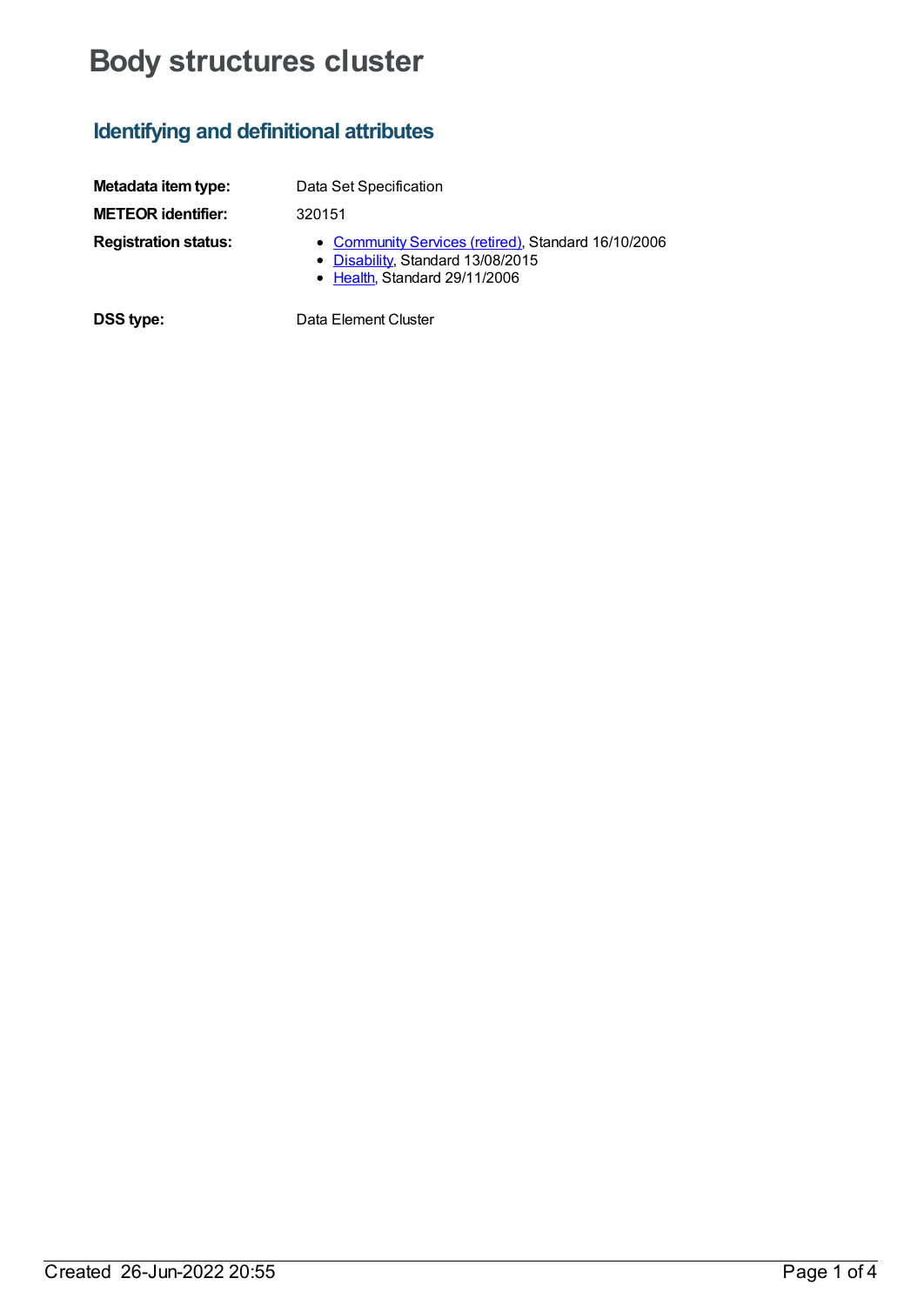**Scope:** This data cluster is one of four clusters that make up the Functioning and Disability DSS. To ensure a complete description of human functioning it is recommended that this cluster be collected along with the following three clusters over time and by a range of health and community care providers:

- 1. Body functions cluster
- 2. Activities and participation cluster
- 3. Environmental factors cluster

Body structures are anatomical parts of the body such as organs, limbs and their components.

The Body structures cluster collects information on the presence and extent of impairment, the nature of the change and the location of the impairment for the eight body structure domains listed below:

- 1. Structures of the nervous system
- 2. The eye, ear and related structures
- 3. Structures involved in voice and speech
- 4. Structures of the cardiovascular, immunological and respiratory systems
- 5. Structures related to the digestive, metabolism and endocrine systems
- 6. Structures related to genitourinary and reproductive systems
- 7. Structures related to movement
- 8. Skin and related structures

Impairments of body structures, as defined in the ICF, are problems in body structure such as a loss or significant departure from population standards or averages. The ICD uses impairment as 'signs and symptoms', a 'component of disease' or sometimes 'reason for contact with health services'.

Impairments are recorded in terms of their extent or magnitude, nature and/or location. Determination of impairment is undertaken primarily by those qualified to evaluate physical and mental functioning or structure according to population standards or averages.

Impairments should be detectable or noticeable by others or the person by direct observation or by inference from indirect observation. Impairments are not the same as the underlying pathology, but are manifestations of that pathology.

Impairments can be temporary or permanent; progressive, regressive or static; intermittent or continuous. The deviation from the population norm may be slight or severe and may fluctuate over time. Impairments may result in other impairments.

Impairments may be part, or an expression of a health condition, but do not necessarily indicate that a disease is present or that the individual should be regarded as sick.

The use of this cluster to collect information on impairments should enhance data quality for medical purposes as well as for a range of purposes related to understanding human functioning. This data cluster should be complementary to information on diseases.

The information collected in the Body structures cluster may also indicate the sorts of interventions that could result in improved functioning. This could be in the form of rehabilitation, health-related interventions, equipment, or support for example.

#### **Collection and usage attributes**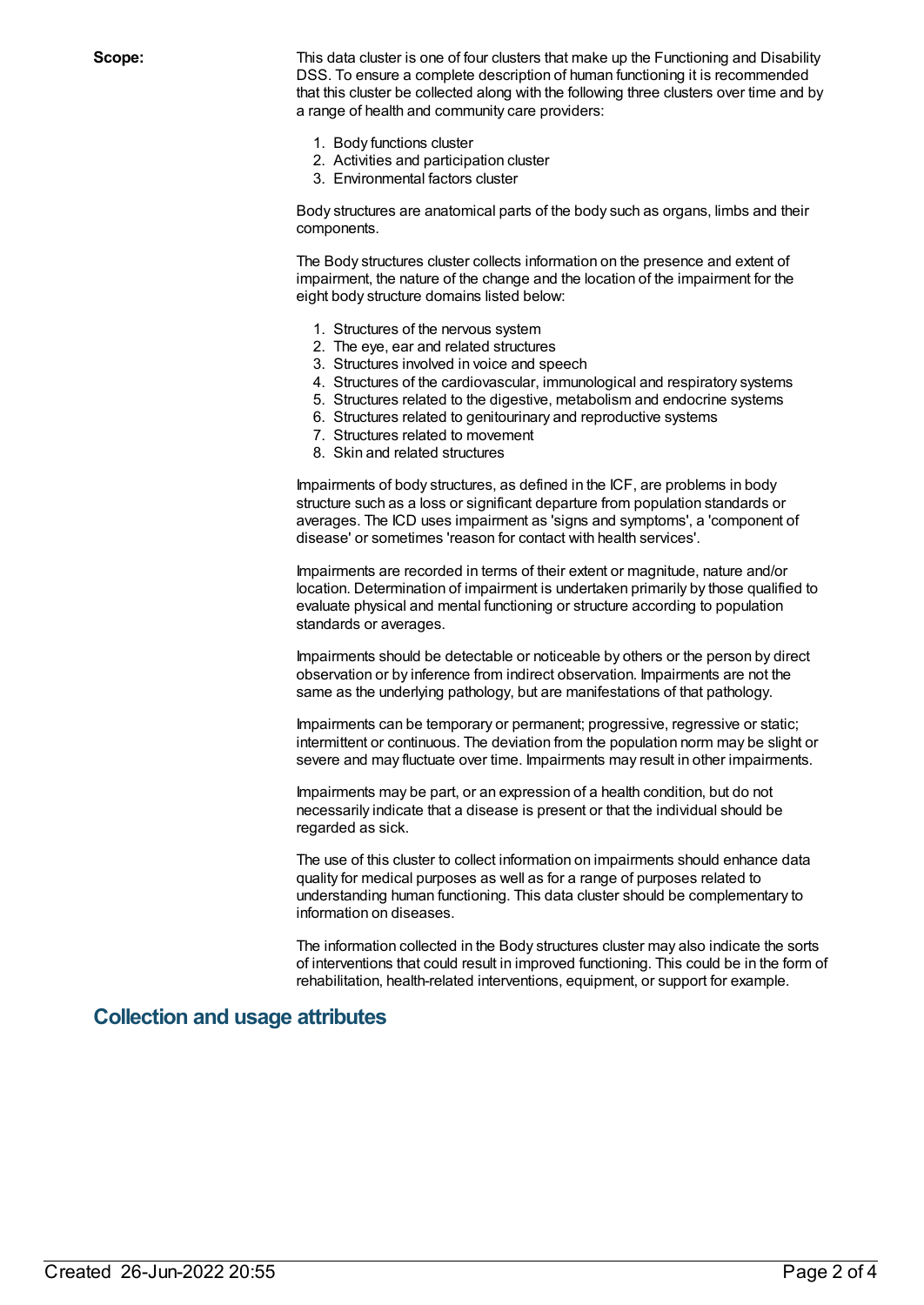| Guide for use:                         | The Person-body structure, code (ICF 2001) AN[NNNN] is a data<br>element supported by the value domain Body structure code (ICF 2001)<br>AN(NNNN) that represents a neutral list of structures from the ICF. This data<br>element can be used to record positive or neutral body structure, as well as<br>impairment of a specified body structure when used in conjunction with Person-<br>extent of impairment of body structure, code (ICF 2001) N. |
|----------------------------------------|--------------------------------------------------------------------------------------------------------------------------------------------------------------------------------------------------------------------------------------------------------------------------------------------------------------------------------------------------------------------------------------------------------------------------------------------------------|
|                                        | It is optional to record the location and nature of the impairment using Person-<br>nature of impairment of body structure, code (ICF 2001) X and Person-location of<br>impairment of body structure, code (ICF 2001) X respectively.                                                                                                                                                                                                                  |
|                                        | There are numerous possible methods for collecting body structures and<br>impairments. A decision could be made to collect information:                                                                                                                                                                                                                                                                                                                |
|                                        | • about every domain;<br>• on domains of particular relevance; or<br>• on a number of domains which are prioritised according to specified criteria.                                                                                                                                                                                                                                                                                                   |
| Comments:                              | This cluster is based on the International Classification of Functioning, Disability<br>and Health (ICF). The ICF was endorsed by the World Health Assembly in 2001 as<br>a reference member of the WHO Family of International Classifications and of the<br>Australian Family of Health and Related Classifications (endorsed by the National<br>Health Information Management Group in 2002).                                                       |
|                                        | The ICF provides a framework for the description of human functioning and<br>disability. The components of ICF are defined in relation to a health condition. A<br>health condition is an 'umbrella term for disease (acute or chronic), disorder, injury<br>or trauma' (WHO 2001). A health condition may be recorded, for example, as:                                                                                                               |
|                                        | • Episode of care principal diagnosis, code (ICD-10-AM 5th Ed) ANN{.N[N}<br>• Episode of care additional diagnosis, code (ICD-10-AM 5th Ed) ANN{.N[N]                                                                                                                                                                                                                                                                                                  |
| <b>Source and reference attributes</b> |                                                                                                                                                                                                                                                                                                                                                                                                                                                        |

| <b>Submitting organisation:</b> | Australian Institute of Health and Welfare (AIHW) which is the Australian      |
|---------------------------------|--------------------------------------------------------------------------------|
|                                 | Collaborating Centre for the World Health Organization Family of International |
|                                 | Classifications.                                                               |

### **Relational attributes**

| Implementation in Data Set<br><b>Specifications:</b> | Disability and need for assistance clusterCommunity Services (retired), Standard<br>10/04/2013<br>Disability, Standard 13/08/2015 |
|------------------------------------------------------|-----------------------------------------------------------------------------------------------------------------------------------|
|                                                      | Functioning and Disability DSS Community Services (retired), Standard<br>16/10/2006                                               |

[Disability](https://meteor.aihw.gov.au/RegistrationAuthority/16), Standard 13/08/2015 [Health](https://meteor.aihw.gov.au/RegistrationAuthority/12), Standard 29/11/2006

# **Metadata items in this Data Set Specification**